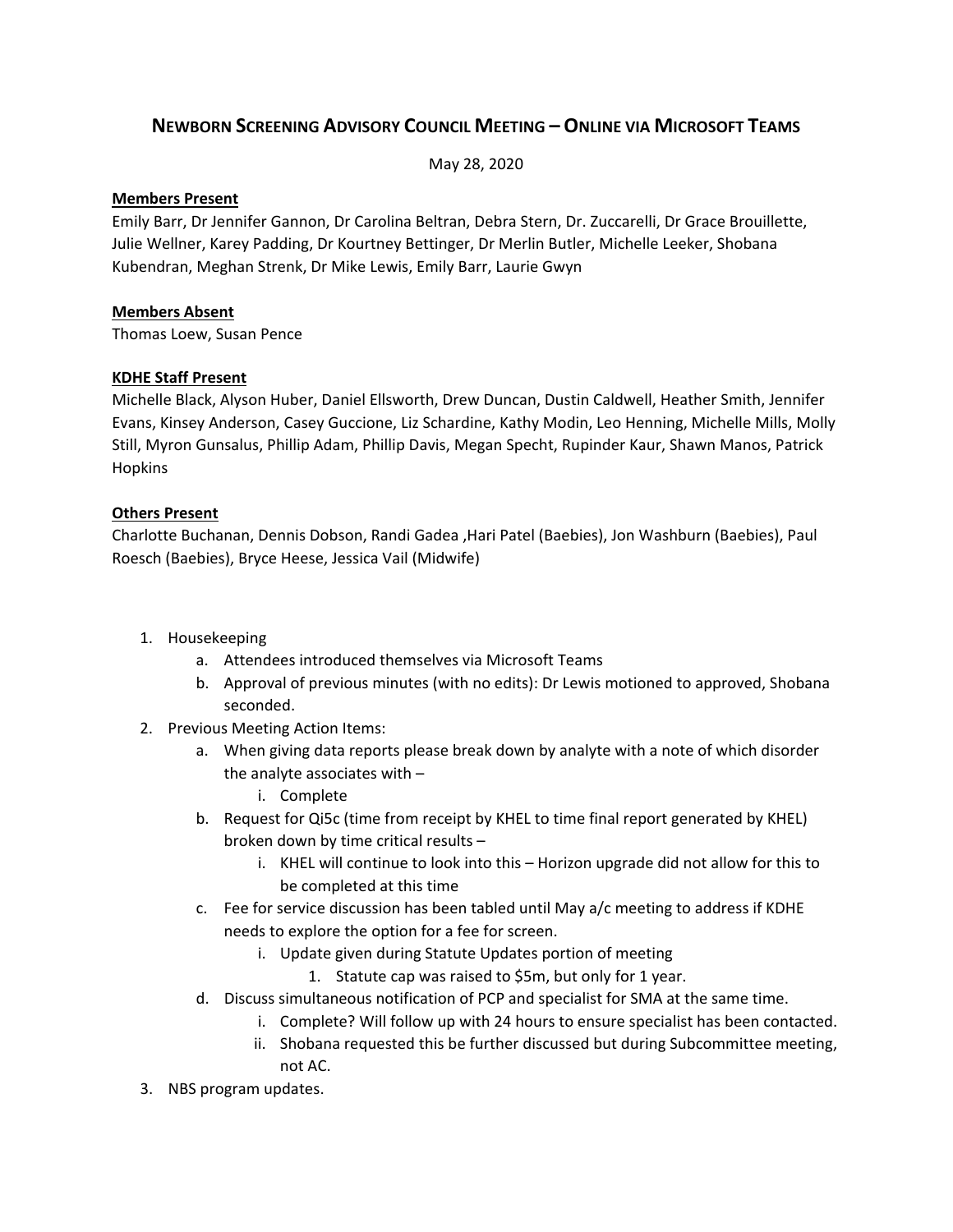- a. Grants:
	- i. CDC new conditions grant Y2 continuation application
		- 1. Ending Sept 2020
		- 2. Used to add SMA, adding LSD's and start X-ALD discussion.
- b. APHL grant
	- i. Asking for funding to help establish a Sunday courier to specific birthing facilities.
- c. Education
	- i. NBS timeliness poster.
		- 1. Printed and shipped
	- ii. New quick reference
		- 1. Midwives and physician toolkit published
		- 2. Birthing facility is next.
	- iii. Comprehensive list of NBS competencies/ KS train training
	- iv. In development suggested script for talking to families about NBS
	- v. "best of the best" 2019
		- 1. Facilities divided by births per year.
	- vi. Outreach Jan through May
		- 1. 12 facilities plus midwives 39% contact
		- 2. 7 in person trainings 20% since Oct.
		- 3. Wichita area tour 7 facilities 8 sessions 56 individuals
		- 4. Upcoming blood spot collection technique webinars.  $1<sup>st</sup>$  two weeks of June.
		- 5. Blood spot recollection guidance during COVID-19
			- a. Increase in repeat screening
			- b. Guidance on recollecting during reopening phase
			- c. In home collection alternatives for possible future stay at home orders.
		- 6. Action Item: Identify health departments or facilities that can be a point of collection for each county.
	- vii. Unsat 2019 4.76% now 4.17 through Q1 of 2020%
	- viii. Unsat codes shown per quarter
	- ix. Statewide trend of 930 coming down
	- x. Statewide trend of 950 staying the same
	- xi. Statewide trend 941 spike in 2<sup>nd</sup> quarter
- d. KHEL update:
	- i. Updating the LIMS system. LIMS update is to include a web-based portal. PCP will be able to access the reports through the portal.
		- 1. Manage expectations of the portal, it is a big project. Horizon 12 upgrade will be completed but the portal will be the next step.
		- 2. Anticipate having the system updated by the end of 2020 and the first quarter of 2021, users will be able to access their reports via portal.
		- 3. Action Item: Update on the portal progress.
	- ii. Analyzing 6 days a week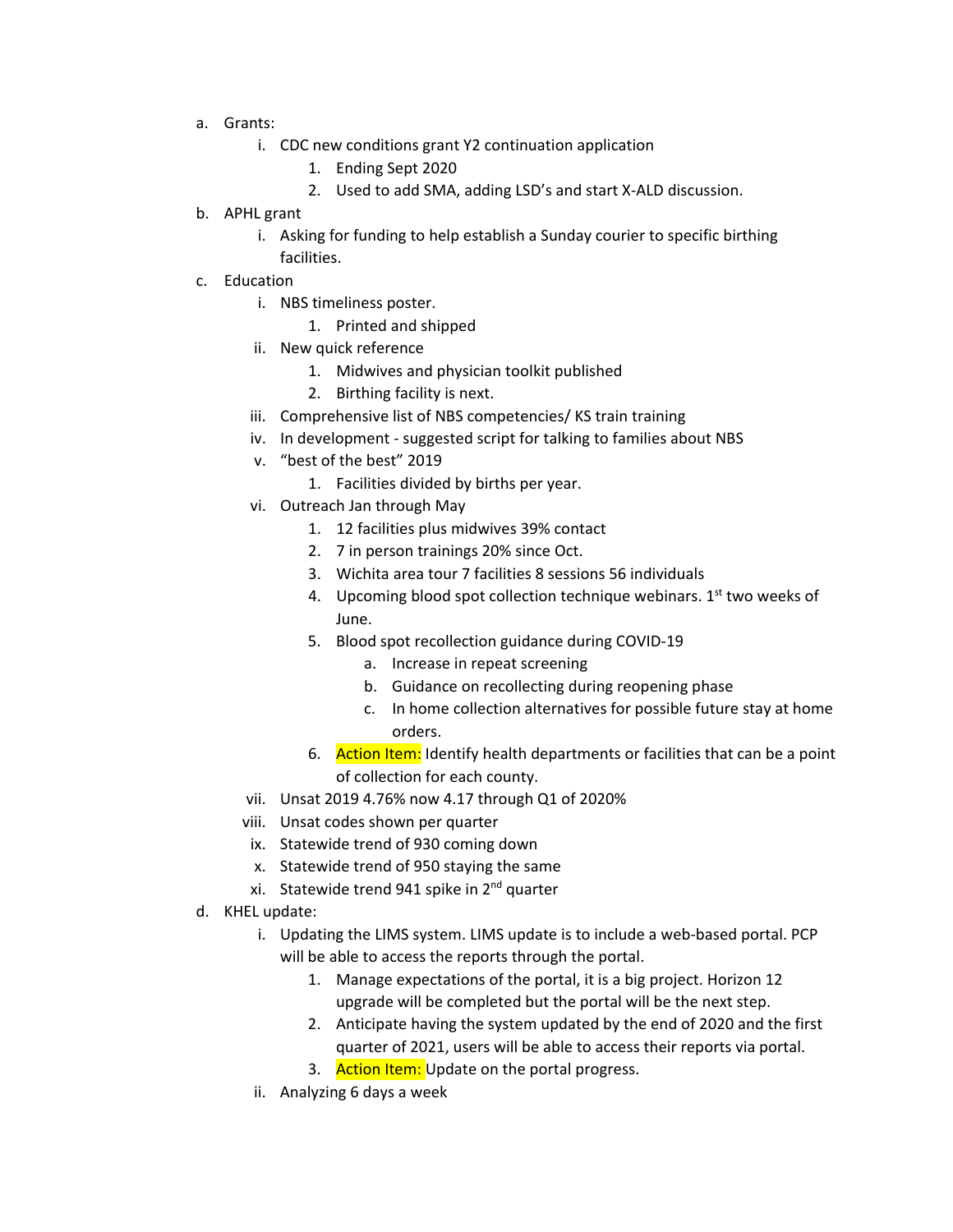- iii. Sunday courier grant awarded
	- 1. 29 facilities
	- 2. Finalizing bids
	- 3. CLIR data upload for 2020 in progress
- iv. LSD harmonization project
	- 1. Partnering with CDC and with 11 other states
- v. Staffing
	- 1. New staff Rupinder Kaur
	- 2. one staff resigned.
- vi. COVID-19
	- 1. One NBS FTE assisted with COVID -19 from March to April
	- 2. One Saturday NBS staff assisting April to current
	- 3. NBS staff assisting with data entry and processing early morning and evening.
- e. SMA- KS now screening for SMA Live Feb 1, 2020
	- i. No Presumptive positive screens since going live.
- f. LSD pilot began May 14, 2020
	- i. Estimated go live  $4<sup>th</sup>$  quarter 2020
	- ii. LSD 2nd tier testing targeted Next generation sequencing.
		- 1. Will include Pseudo deficiency and CRIMS status
- g. X-ALD
	- i. Estimated optimization of tandem quadrupole Mass spec July to august 2020
	- ii. Estimated start of verification of Neobase  $2 4$ <sup>th</sup> quarter 2020
	- iii. Estimated started of x-ADL pilot  $1<sup>st</sup>$  quarter 2021.
- 4. Follow-Up update
	- a. KHEL is running business as usual
	- b. Follow up will be working remotely with potential limited in office hours.
	- c. Bureau realignment almost complete.
	- d. Second coordinator position has been posted and interviews are pending.
	- e. Statute updates: K.S.A. 65-180
		- i. Budget proviso Gov Kelly did sign bill allow for an increased cap to \$5m and only for 1 year.
			- 1. Because only 1 year increase, some long term initiatives like contracts with specialists, will need to be readdressed at a later date.
		- ii. The way they worded it, it did not include the language clean up. Only changed section (l) wording for cap funding that such amount should not exceed \$5 million for FY2021.
		- iii. Will have to go back later this year and open statute again to make it permanent and clean up outdated language.
- 5. Data discussion:
	- a. 2019 abnormal case report. More active case follow up.
		- i. NICU 284 FP with 18 dx.
		- ii. Well baby 143 FP and 70 dx.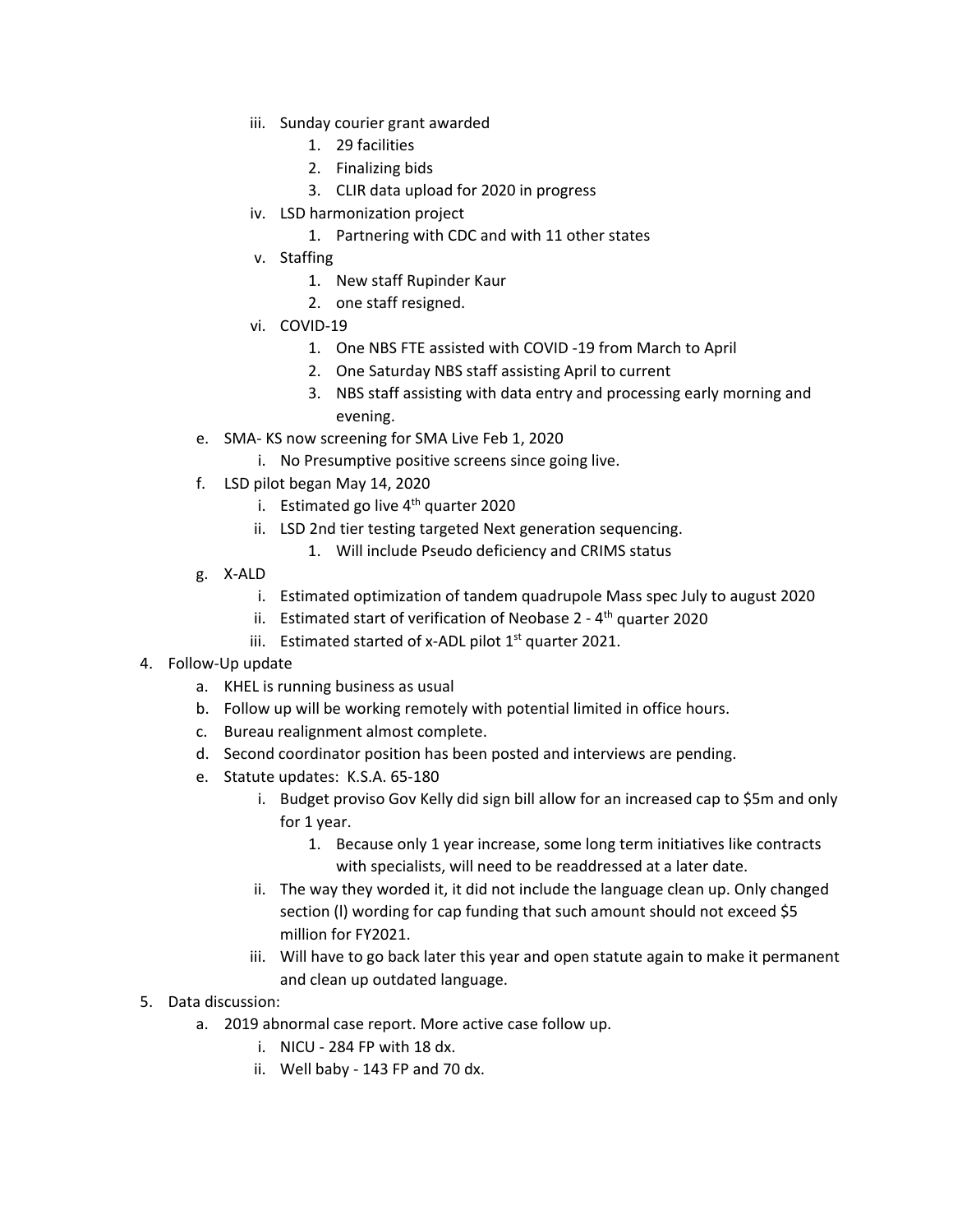- b. Per previous meeting Action Item, data was broken up into categories (organic, fatty, amino acid, Misc.) then further identified using Disorder flagged for. Previously done by analyte and was confusing.
	- i. It was clarified that a baby could flag in multiple categories.
- c. Dr. Gannon commented that this was helpful information.
- d. Gave updates on when items were called out
- e. CCHD update.
	- i. Screens improving.
	- ii. 2018 9% not screened 2019 and 2020 2% not screened.
- f. What should follow up consider false positive.
	- i. **Action Item**: Anything that flags or only the presumptive positive? This will be a program discussion and determined before the next AC meeting to ensure reporting consistency.
- 6. LSD overview
	- a. As of May 1<sup>st</sup>, screening for all 4 LSD (Pompe, MPS-1, Fabry, Gaucher) during Pilot Phase.
		- i. If multiple LSD's flag, specimen quality will be questioned. Specimen will be Indeterminate and a repeat will be requested
	- b. KHEL has a few for second tier testing at this time results pending Baebies
	- c. During pilot, KHEL and subcommittee will be watching specificity of just Pompe and MPS-1 to determine if more efficient to screen for all 4 LSD's (or just Pomple/MPS-1) will be tested for when we Go-Live.
		- i. Number of specimens flagged and/or are False Positives will help determine
- 7. Recommendations for PCP's not following protocol.
	- a. Action Item: smaller subcommittee to discuss details below.
		- i. Important to document when PCP or nurse has stated they do not want follow protocol.
		- ii. Educate both nurse and doctor. Nurse is likely doing what they are asked to do.
		- iii. Genetics would comment that it becomes the burden of the clinic if they get calls
		- iv. Dr. Lewis stated follow up had a good sense of when to contact the specialist.
		- v. Should there be a geographical distribution for who gets notified?
		- vi. Shobana stated too much burden for follow up to determine if the PCP is willing to call the specialist.
		- vii. Gannon states all screens/babies are important and we should not be triaged into what is important and what is not.
		- viii. Kinsey large impact of education.
		- ix. Dr. Lewis spoke at KAPA committee and a lot of the care of babies in Kansas is not Pediatrician, but family care and PA. Education needs to be with groups and associations.
		- x. Dr. Bettinger stated that she sees PCP are really busy and are given lots of information and it may not be important until they have a positive screen.
		- xi. Consider adding web addresses to the fax cover page.
		- xii. Ease of access to finding the fact sheets. A quick link to click on next steps.
- 8. Comments and Discussions: